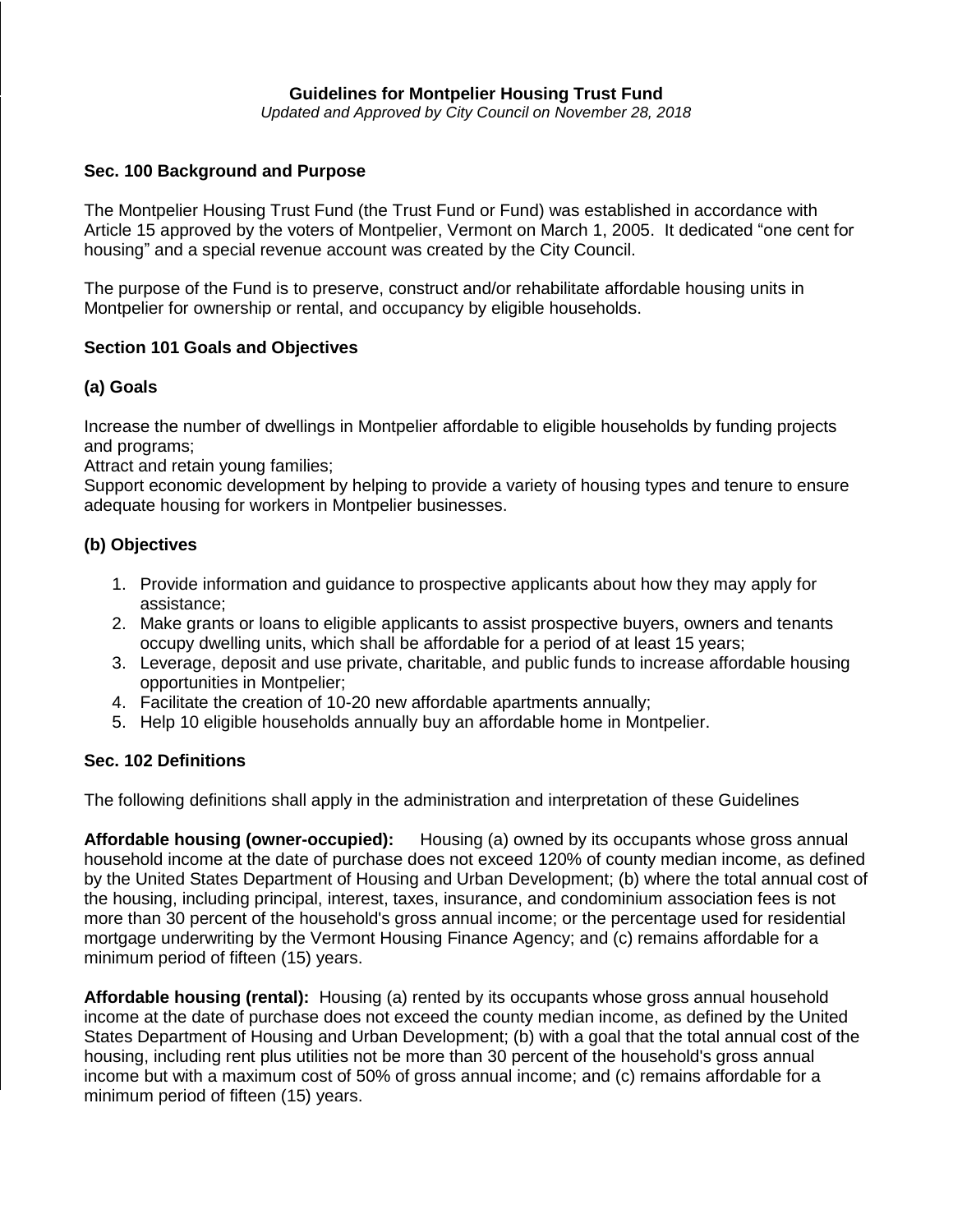**Eligible Applicant:** A public housing authority, non-profit housing development organization with tax exempt status under the Internal Revenue Code, a private developer, an owner of multifamily residential property or a homeowner proposing to add an accessory apartment. The applicant shall have experience preserving, constructing or rehabilitating dwelling units that are affordable for rental or ownership, working with homebuyers on education and mortgage pre-qualification and using housing subsidy covenants to preserve the home's affordability for at least 15 years.

**Eligible household:** A household having a gross annual income (on the date of the award from the Housing Trust Fund) that does not exceed the county median income adjusted for household size, as set forth in regulations or instructions issued by the United States Department of Housing and Urban Development or any agency or instrumentality of the State of Vermont.

**Housing subsidy covenant:** An agreement between the property owner and applicant that complies with 27 VSA 610 and is recorded in the City of Montpelier Land Records

# **Sec.103 Housing Trust Fund Revenue**

All Housing Trust Fund revenue shall be deposited into the special revenue account mentioned in Section 100 above, including loan repayments, bequests, donations, grants, gifts from public and private sources and any other revenues dedicated to the Housing Trust Fund by the City Council or voters.

## **Sec.104 Management of the Housing Trust Fund**

## **(a) Establishment of Advisory Committee**

There is hereby established an Advisory Committee (Committee) of up to five (5) persons appointed by the City Council. The Advisory Committee shall consist (1) member of the City Council and up to four (4) persons who live or work in Montpelier who do not have a conflict of interest as staff or member of an applicant's governing body. Two (2) members of the Committee shall be members of the Montpelier Housing Task Force and two (2) shall be members of the public at large .The City Council shall make every reasonable effort to appoint persons who have expertise and experience in the preservation, construction, rehabilitation and financing of dwelling units that are affordable for ownership or rental by eligible households.

## **(b) Roles and Responsibilities**

The Advisory Committee shall work with City staff to prioritize applications to the Fund, make funding recommendations to the City Council and monitor the operation and activity of the Fund.

The City Council shall make awards from the Housing Trust Fund.

In addition to its other responsibilities, the Montpelier Housing Task Force (the Task Force) shall develop and amend policies and guidelines for the Trust Fund and make recommendations to the City Council regarding their adoption.

The City Manager or his/her designee shall serve as the manager of the Housing Trust Fund and shall assign a staff person to complete the tasks listed below:

- i) Develop and maintain application materials and financial and other records;
- ii) Assist prospective applicants in completing application materials;
- iii) Collect Housing Trust Fund monies;
- iv) Monitor the use of monies distributed to recipients to assure compliance with the purposes of the Fund and the conditions under which funds are granted or loaned; ·
- v) Report at least annually to the City Council on operation and activity of the Fund;